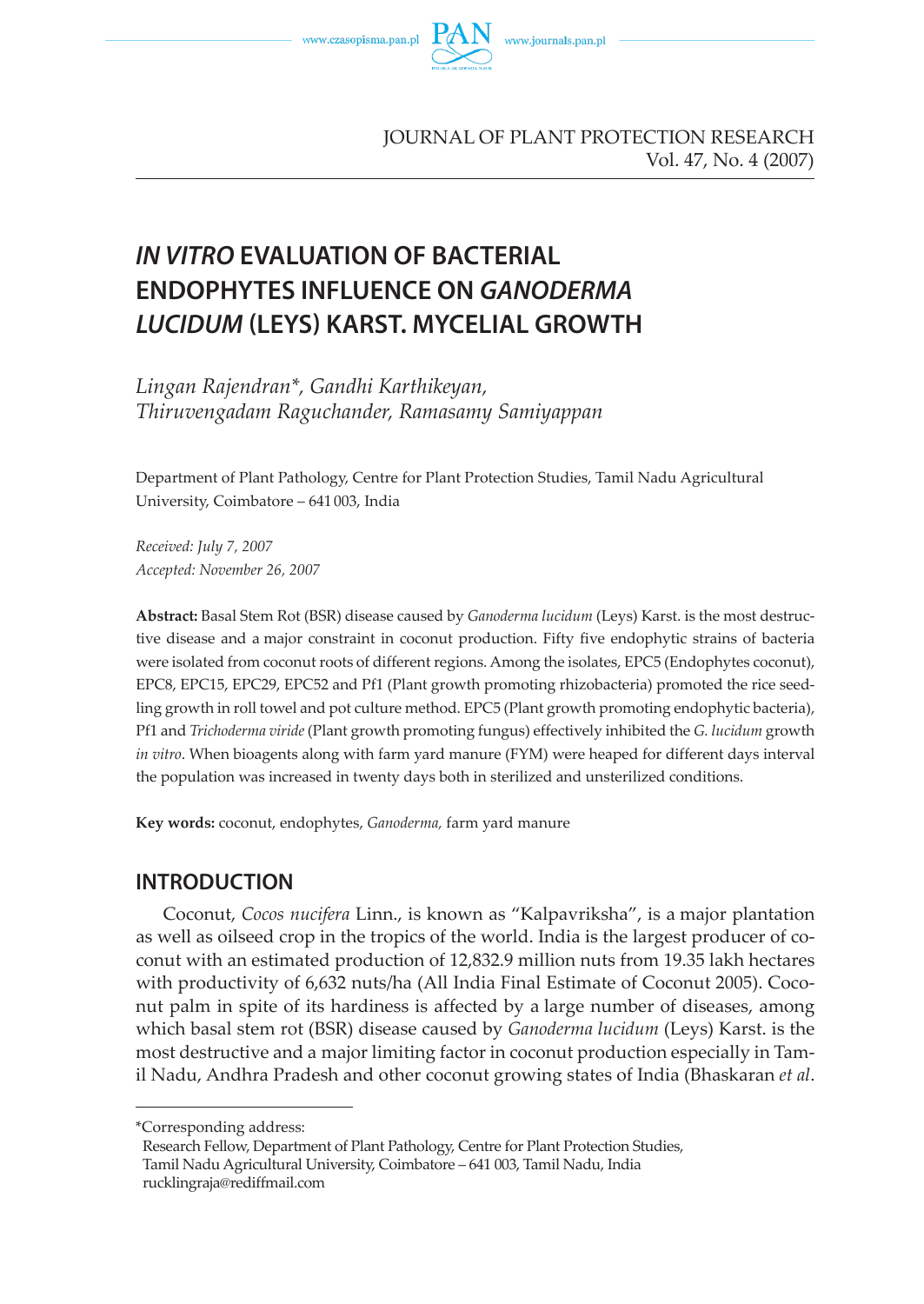#### *426 Journal of Plant Protection Research 47 (4), 2007*

1989). Currently, no cost-effective fungicide is available that gives guaranteed control. Development of biological control for basal stem rot disease is accepted as a durable and environment friendly alternative for agrochemicals. In biocontrol methods, the use of endophytic bacteria is emphasized by many authors. Endophytic bacteria have been shown to control *Fusarium oxysporum* f. sp*. vasinfectum* on cotton (Chen *et al.* 1995), *Clavibacter michiganensis* subsp. *sepedonicus*, the causal agent of bacterial ring rot of potato (Van Buren *et al.* 1993) and *Erwinia carotovora* subsp. *atroseptica* causing potato soft rot (Sturz and Matheson 1996). Endophytic *bacillus* amended with chitin promotes higher growth and suppresses bacterial blight incidence in cotton under greenhouse conditions (Rajendran *et al*. 2006). Garrett (1955) reported that *Trichoderma viride* and *Streptomyces* spp. were antagonistic to *G. lucidum*. Gunasekaran *et al*. (1986) and Bhaskaran *et al*. (1988) reported that *T. harzianum* and *T. hamatum* were found to be antagonistic to *G. lucidum* and application of neem cake encouraged the saprophytic soil microflora especially *Trichoderma* spp. in coconut basins and was effective in the control of *Ganoderma* disease. Soil application of *T. viride* and *Pseudomonas fluorescens* talc formulations at the rate of 200 g each/palm in combination with 50 kg FYM was found effective against the disease (Karthikeyan *et al*. 2005). Baker and Cook (1974) suggested that antagonists which differed in their ecology could be combined so that they could effectively utilise the root exudates and survive in association. With this background, the present study was undertaken to see the effect of bioagents individually and in combination against *G. lucidum in vitro*.

## **MATERIALS AND METHODS**

#### **Biocontrol agents from culture collection**

Bioagents *viz*., *P. fluorescens* strain (Pf1), *T. viride* strain (TV1) was obtained from the Culture Collection Section, Department of Plant Pathology, Tamil Nadu Agricultural University, Coimbatore.

#### **Isolation of bacterial endophytes from coconut**

Coconut root samples were taken and brought to the laboratory. Root sections (2–3 cm long) were made using a sterile scalpel. Root samples were surface sterilized with 1% sodium hypochlorite (NaOCl) in 0.05% triton X-100 for 10 min and rinsed four times in 0.02 M sterile potassium phosphate buffer pH 7.0 (PB). A 0.1 ml aliquot was taken from the final buffer wash and transferred to 9.9 ml tryptic soy broth (TSB) to serve as sterility check. Samples were discarded if growth was detected in the sterility check samples (agitating samples in TSB, Hi Media Code No. M 011, at 28±2°C) within 48 h. Each sample  $(0.5g)$  was triturated with a sterile mortar and pestle in 9.5 ml of the final buffer wash. Serial dilutions up to  $(10^{10})$  of the triturate were made in phosphate buffer. Each dilution of every sample was plated (0.1 ml) on three plates each of three different media: Tryptic soy agar (TSA-Hi Media, Code No. M290). Nutrient agar (NA g/l; peptone 5, beef extract 2 and agar 20, pH 5.0) and King's B Medium (g/l; proteose peptone 20,  $K_2 HPO_4$  1.5,  $Mg$  SO<sub>4</sub>. 7H<sub>2</sub>O 1.5, glycerol 20ml and agar 15, pH 7.2) (King *et al*. 1954). The plates were incubated at 28±2°C for 48–72 h. At each sampling date and for each treatment, one representative of each bacterium, as evident from their colony type and morphology was transferred to fresh King's B Medium plates to establish pure cultures.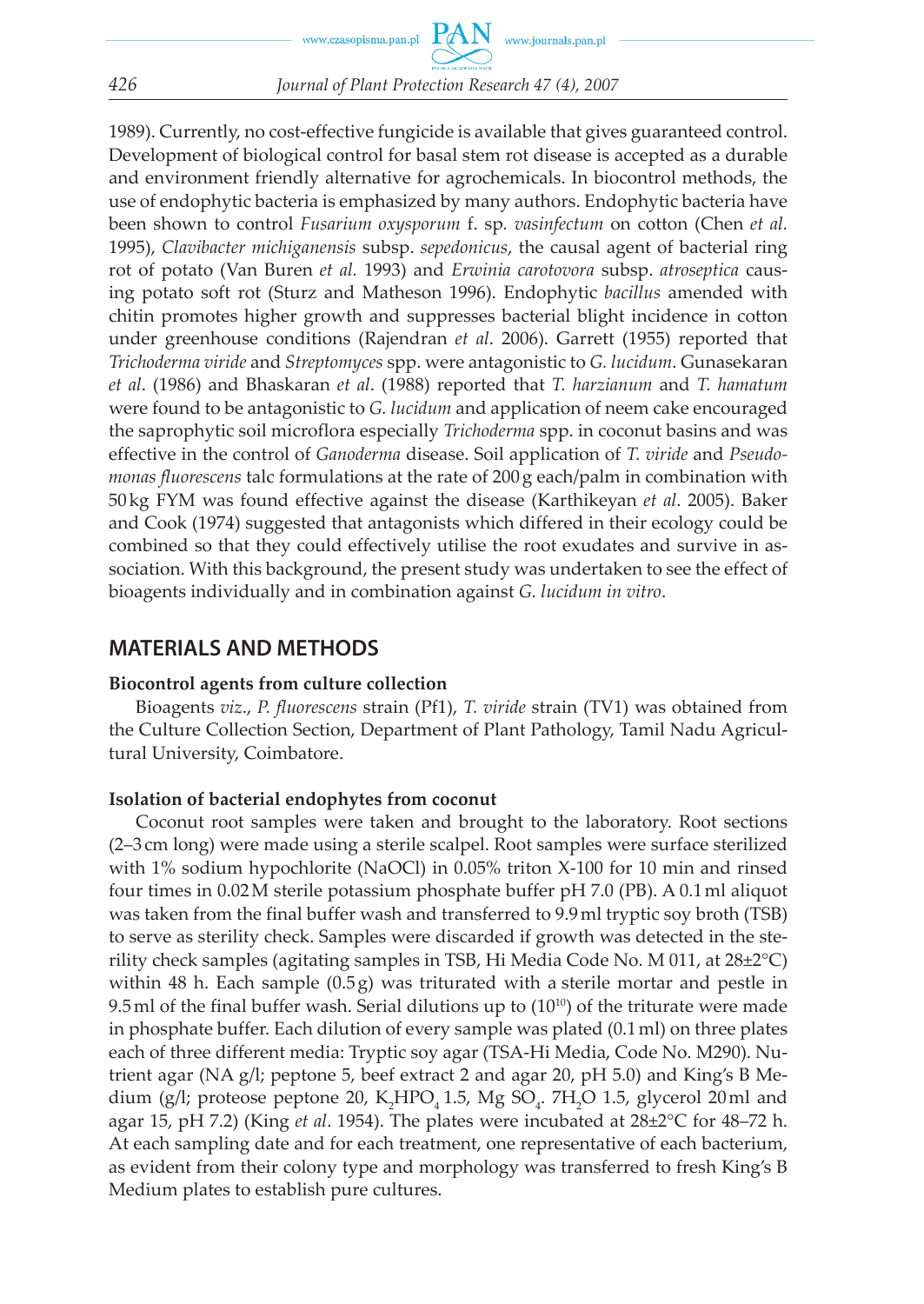www.czasopisma.pan.pl  $PAN$  www.journals.pan.pl

#### **Preparation of bacterial suspension inoculum**

The endophytic bacteria were grown on KB and NA broth with constant shaking at 150 rpm for 48 h at room temperature ( $28 \pm 2^{\circ}$ C). The bacterial cells were harvested by centrifugation at 10 000 rpm for 15 min, and bacterial cells were resuspended in phosphate buffer (0.01 M, pH 7.0). The concentration was adjusted using a spectrophotometer to approximately 10<sup>8</sup> cfu/ml (OD<sub>505</sub> = 0.3) and used as bacterial inoculum (Thompson 1996).

#### **Seed bacterization**

Rice seeds (cv. ADT 46) were surface sterilized with two per cent sodium hypochlorite for 30 sec, rinsed in sterile distilled water and dried overnight under sterile air stream. Endophytic bacterial strains were inoculated in a conical flask into respective broth. Required quantity of seeds were soaked in bacterial suspension containing  $3 \times 10^8$  for 2 h and dried under shade. The seeds without treatment with bacteria (instead of bacteria, water is used) are also maintained (control 1 and 2).

#### **Plant growth – promotion**

Plant growth – promoting activity of bacterial endophytic strains were assessed based on the seedling vigour index by the standard roll towel method (ISTA 1993). Rice seed bacterization was done as described earlier. Twenty seeds were kept over the presoaked germination paper. The seeds were held in position by placing another presoaked germination paper strip and gently pressed. The polythene sheet along with seeds was then rolled and incubated in growth chamber for 14 days. Three replications were maintained for each treatment. The root and shoot length of individual seedlings were measured and the germination percentage of seeds was also calculated.

Plant growth promotion was also tested in pot culture method. Bacterized seeds were sown in pots. Twenty seeds were maintained for each treatment. The root and shoot length of individual seedlings were measured and germination percentage of seeds was also calculated. The vigour index was calculated by using the formula as described by Baki and Anderson (1973).

Vigour index  $=$  per cent germination x seedling length (shoot length + root length)

## *In vitro* **testing of endophytic bacterial strains for inhibition of mycelial growth of**  *G. lucidum*

Bacterial endophytic strains were tested for their inhibition of mycelial growth of *Ganoderma* by following the dual culture technique (Dennis and Webster 1971). The bacterial culture was streaked at one side of Petri dish (1 cm from the edge of a plate) with PDA medium and mycelial disc (8 mm diameter) of seven days old culture of *G. lucidum* was placed on the opposite side in the Petri dish perpendicular to the bacterial streak. The plates were incubated at room temperature  $(28 \pm 2^{\circ}C)$  for four days and the mycelial inhibition of pathogen was measured in millimeter.

#### **Compatibility among biocontrol agents**

PGPR strains were tested for their compatibility among each other by following the method described by Fukui *et al*. (1994). The compatibility was determined for *P. fluorescens*, *B. subtilis* strains and *T. viride* by using potato dextrose agar medium.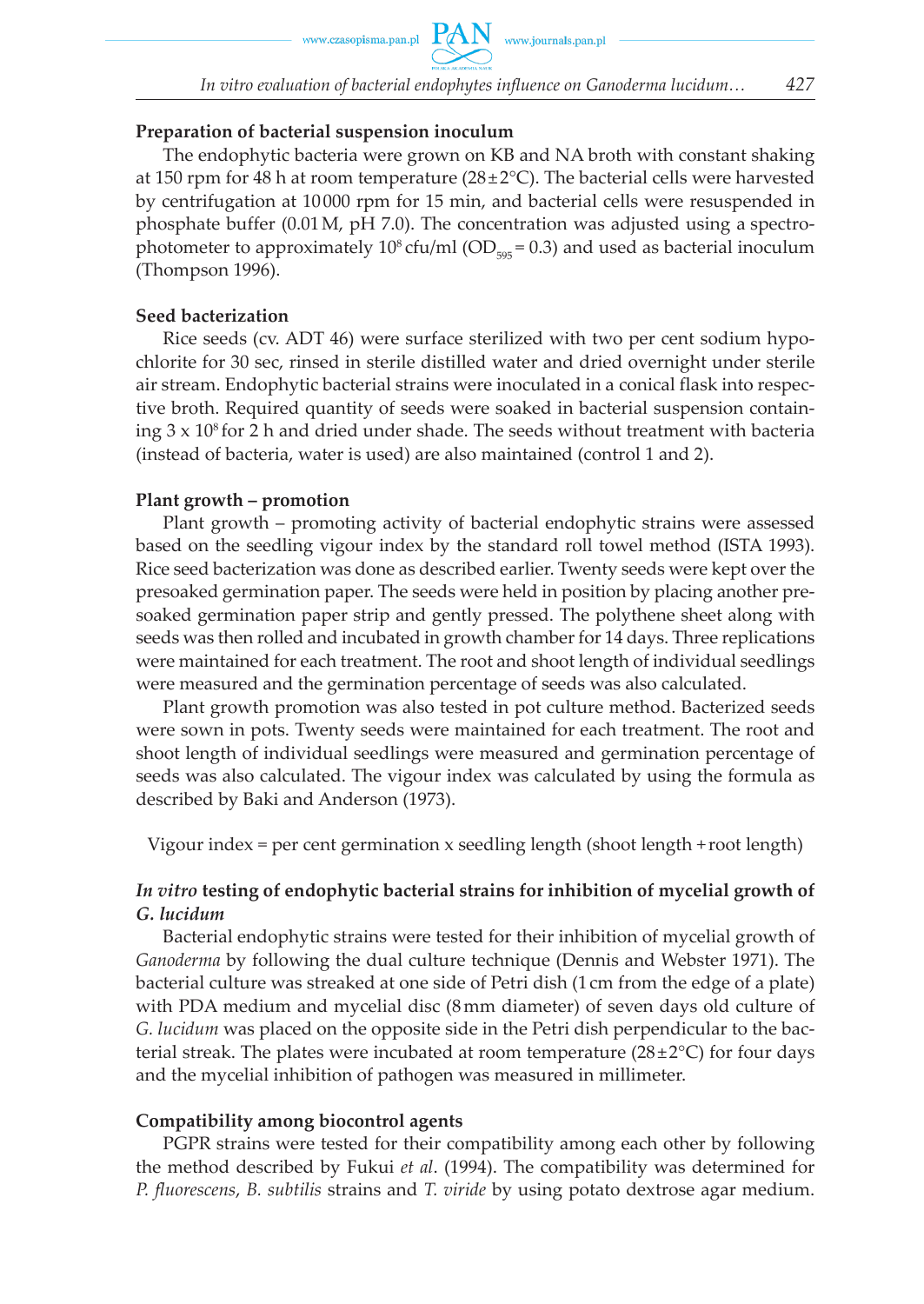The bacterial strains of *B. subtilis* (EPC5) and Pf1 were streaked on the opposite side and *T. viride* disc placed at the center of the medium. Compatibility was tested by overgrowth or by inhibition of *P. fluorescens, B. subtilis* and *T. viride* strains by incubating at room temperature and by making observations over a period of 72 h.

#### **Preparation of substrate for the multiplication of bioagents**

The organic substrate of dried cow dung was tested for the multiplication of *Pseudomonas*, *Bacillus* and *T. viride*. One hundred gram of substrate was weighed in polypropylene bag, moisture content was adjusted to  $60\%$  (w/v) by gravimetric method (Dutta and Das 1999). One set of treatments of the above substrate were sterilized and another set was kept without sterilization. For sterilization the substrates were autoclaved at 15lb psi for 1h on two consecutive days. The substrate was inoculated with 5 g of talc based bioformulation of *Pseudomonas, Bacillus*, *T. viride*. The substrate was incubated at room temperature.

## **Assessment of bioagents population in farm yard manure**

One gram of sample from FYM was derived at regular intervals, and the population (CFU) of *Pseudomonas, Bacillus* and *T. viride* in the substrate and talc were counted at 10, 20, 30, 40, 50, 60 days intervals after inoculation by serial dilution techniques in selective medium for each bioagents.

## **Statistical analysis**

The data were statistically analyzed (Rangasamy 1995) using the IRRISTAT version 92 developed by the International Rice Research Institute Biometrics unit, the Philippines (Gomez and Gomez 1984). The percentage values of the disease index were arcsine transformed. Data were subjected to the analysis of variance (ANOVA) at two significant levels (< 0.05 and < 0.01) and means were compared by Duncan's multiple range test (DMRT).

## **RESULTS**

## **Isolation of endophytic bacteria**

Totally fifty five isolates of endophytic bacteria were isolated from healthy coconut roots from different parts of Tamil Nadu.

## **Efficacy of bacterial endophytic strains in plant growth promotion**

Coconut being a perennial crop, thus growth promotion by endophytic and rhizosphere bacteria was tested on rice crop. The growth promotion by bacterial endophyte isolates was assessed by treating the rice seeds with each bacterial isolate separately using their suspension. Endophytic bacterial isolates EPC5, EPC8, EPC12, EPC13, EPC15, EPC21, EPC29, EPC32, EPC52 and *P. fluorescens* strain Pf1 were found to increase the vigour index of rice seedlings significantly when compared to untreated control (Table 1).

## *In vitro* **screening of the endophytic bacterial strains against the pathogen**

Out of all endophytic bacterial strains, ten isolates were selected in preliminary screening for growth promotion. These isolates were tested for their efficacy by dual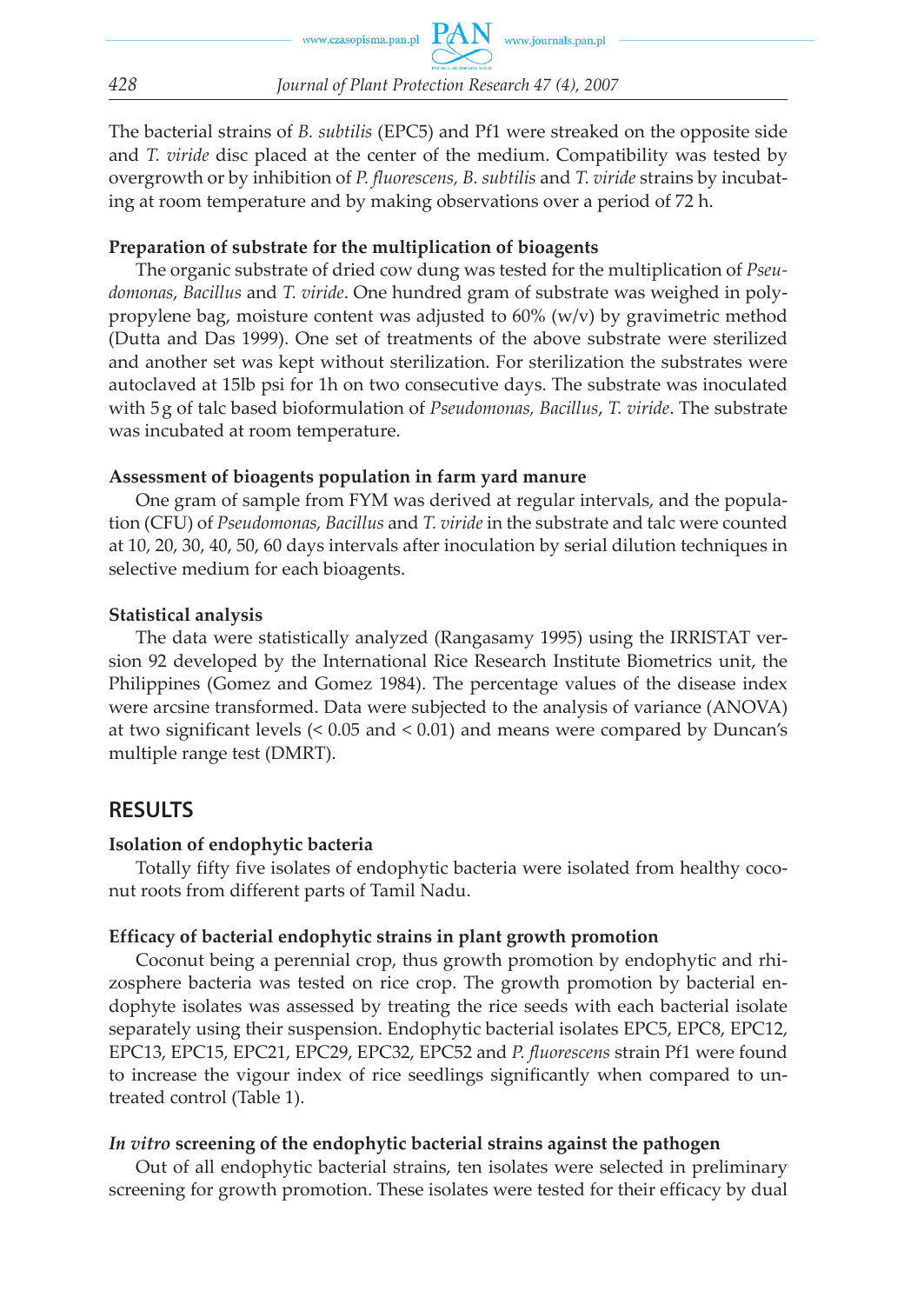## Isolate Vigour index pot culture study roll towel method 1 2 3 EPC 1 1483.49 y 1221.08 V EPC 2 1097.47 M 979.98 U EPC 3 864.48 X 1016.48 Y EPC 4 1043.49 Q 1043.49 Q 1451.48 P EPC 5 1943.37 d 2053.08 s EPC 6 1615.35 o 2021.78 w EPC 7 1056.48 P 1146.08 X EPC 8 1934.39 e 2182.88 m EPC 9 1139.43 K 1139.43 K 1416.98 R EPC 10 1671.48 m 1431.68 Q EPC 11  $1487.38 \text{ x}$  1625.08 L EPC 12 1862.48 f 3524.48 b EPC 13 1826.33 g 3549.48 a EPC 14  $1455.30 \text{ z}$  2007.48 x EPC 15 1711.47 j 2035.78 uv EPC 16 1294.47 F 1602.48 M EPC 17 1575.46 q 2093.78 p EPC 18 1431.45 B 1803.48 F EPC 19 1663.48 n 2056.88 r EPC 20  $1518.35 \text{ v}$  2035.08 v EPC 21 1807.47 h 3028.88 d EPC 22 1532.46 t 2004.98 y EPC 23 1592.28 p 1924.28 z EPC 24 1448.48 A 2006.38 xy EPC 25 1061.48 O 1711.68 I EPC 26 904.50 V 904.50 V 1002.68 Z EPC 27 1224.34 H 1629.08 K EPC 28 1336.45 D 2121.88 n EPC 29 2006.28 b 3379.48 c EPC 30 1322.45 E 1851.68 D EPC 31 1357.48 C 1673.88 J

#### Table 1. Effect of bacterial endophytes on rice seedling growth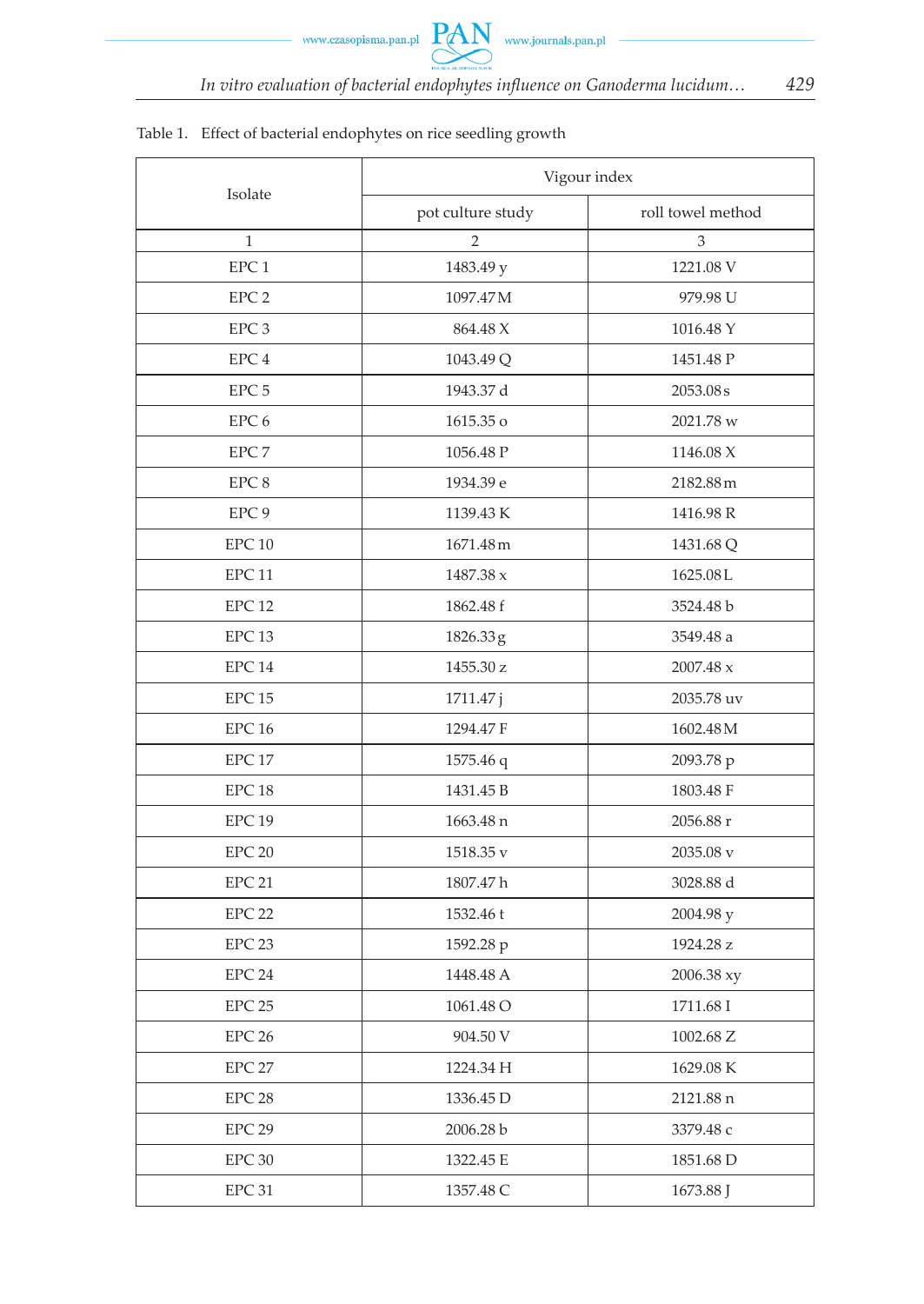www.czasopisma.pan.p



| $\mathbf{1}$      | $\overline{2}$ | 3         |  |
|-------------------|----------------|-----------|--|
| EPC 32            | 1943.43 d      | 2258.48 i |  |
| EPC 33            | 1695.461       | 2825.48 e |  |
| EPC 34            | 1490.48 w      | 2097.88 о |  |
| EPC 35            | 1103.46L       | 1854.48 C |  |
| EPC <sub>36</sub> | 1574.46 q      | 2049.08 t |  |
| EPC 37            | 1175.40 J      | 2454.48g  |  |
| EPC 38            | 1013.47 R      | 1232.98 U |  |
| EPC <sub>39</sub> | 1061.32 O      | 1518.08 N |  |
| EPC <sub>40</sub> | 1217.48 I      | 1875.48 A |  |
| EPC <sub>41</sub> | 1280.40 G      | 1831.48 E |  |
| EPC 42            | 764.44 Y       | 979.48 U  |  |
| EPC <sub>43</sub> | 1615.42 o      | 2252.18 j |  |
| EPC 44            | 1224.37 H      | 1756.48 H |  |
| EPC 45            | 989.46S        | 1859.38 B |  |
| EPC <sub>46</sub> | 1140.41 K      | 1452.08 P |  |
| EPC 47            | 983.48 T       | 1797.08 G |  |
| EPC <sub>48</sub> | 1084.50 N      | 1473.48 O |  |
| EPC <sub>49</sub> | 889.50 W       | 1157.48 W |  |
| EPC 50            | 1525.39 u      | 2200.981  |  |
| EPC <sub>51</sub> | 1703.34 k      | 2037.18 u |  |
| <b>EPC 52</b>     | 1979.48 с      | 2653.58 f |  |
| EPC <sub>53</sub> | 1539.42s       | 2216.28 k |  |
| EPC 54            | 1759.50 i      | 2201.081  |  |
| <b>EPC 55</b>     | 1560.49 r      | 2085.48 q |  |
| Pf1               | 2024.43 a      | 2368.28 h |  |
| Control 1         | 939.46 U       | 1403.48S  |  |
| Control 2         | 1013.37 R      | 1390.88 T |  |

Values are mean of two replications

Control: Without endophytic bacteria or seeds treated with water (instead of bacteria water is used) Data followed by the same letter in a column are not significantly different according to Duncan's multiple range test at  $p = 0.05$ 

plate technique against *G. lucidum* along with Pf1. Among the ten isolates, five strains were found to inhibit the growth of *G. lucidum in vitro.* The strain, Pf1 caused high inhibition of *G. lucidum* followed by EPC5 (coconut root isolate) and EPC8 (coconut root isolate). The per cent inhibition was significantly higher in plates streaked with Pf1 (40.67%), EPC5 (33.80%) and EPC8 (29.16%) against control plates (Table 2, Fig. 1). The bioagents EPC5, Pf1 and *T. viride* were tested in combination against *G. lucidum in vitro*. These three bioagents effectively inhibited the growth of pathogen even up to one month whereas in control, *G. lucidum* overgrew the plate within 6 days after placing the disc (Fig. 2).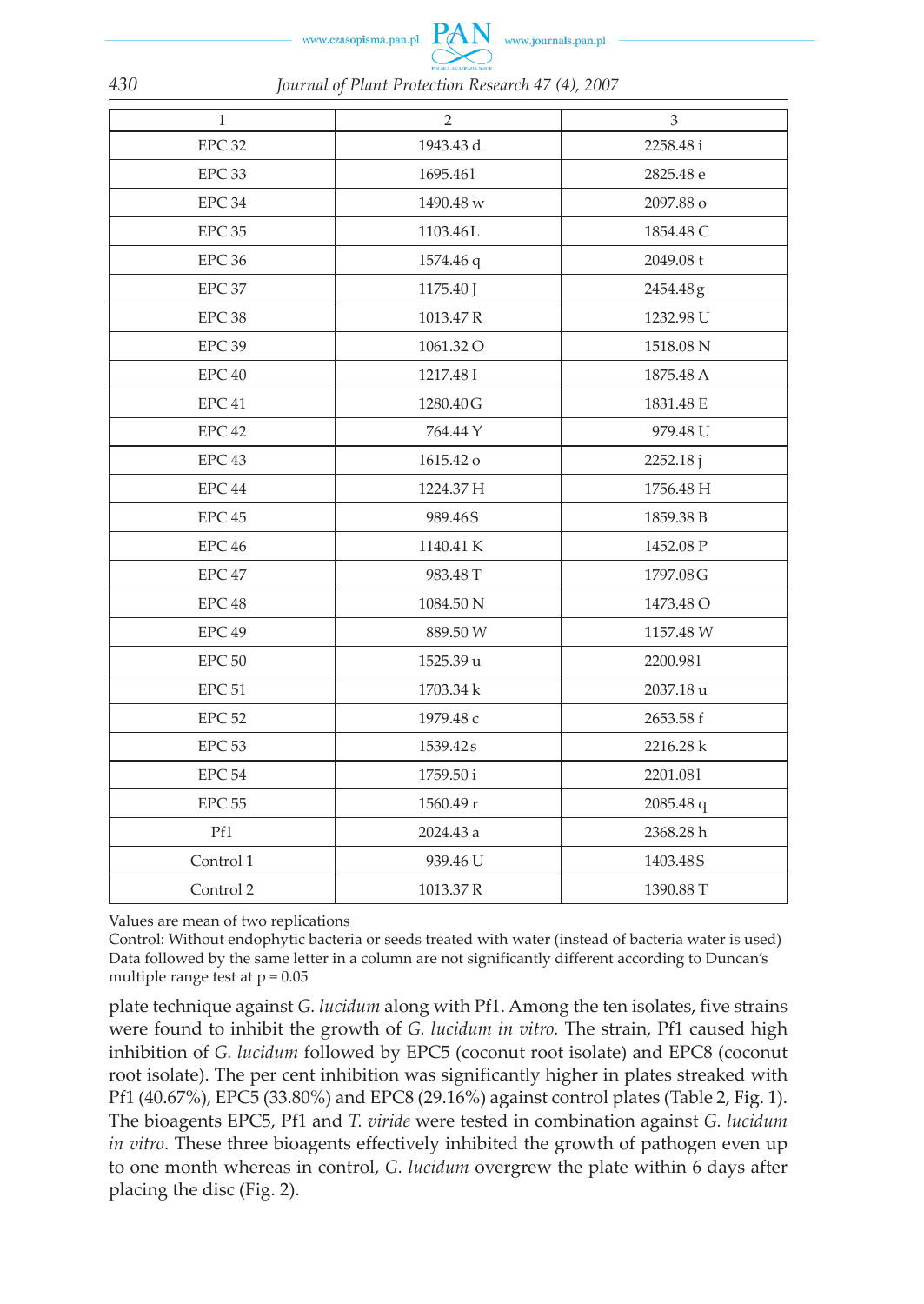Table 2. *In vitro* antagonistic activity of bacterial endophytic isolates of coconut against *Ganoderma lucidum*

| Isolates                      | Per cent inhibition over control |
|-------------------------------|----------------------------------|
| Pseudomonas fluorescens (Pf1) | $40.67(39.62)$ f                 |
| Bacillus (EPC5)               | 33.80 (35.54) e                  |
| Bacillus (EPC8)               | $29.16(32.68)$ d                 |
| Pseudomonas (EPC15)           | $27.78(31.80)$ d                 |
| Pseudomonas (EPC32)           | 4.75(12.58)c                     |
| Pseudomonas (EPC52)           | 2.65(9.37)b                      |
| Control                       | $0.0(0.0)$ a                     |

Values are means of three replications

Data followed by the same letter in a column are not significantly different according to Duncan's multiple range test at  $p = 0.05$ 

Values in parentheses are arcsine transformed



- 1. Pseudomonas fluorescens (Pf1)
- 2. Bacillus spp. (EPC5)
- 3. Bacillus spp. (EPC8)
- 4. Pseudomonas spp. (EPC15)
- 5. Control

Fig 1. *In vitro* antagonistic activity of bacterial endophytes against *Ganoderma lucidum* isolate CRS-1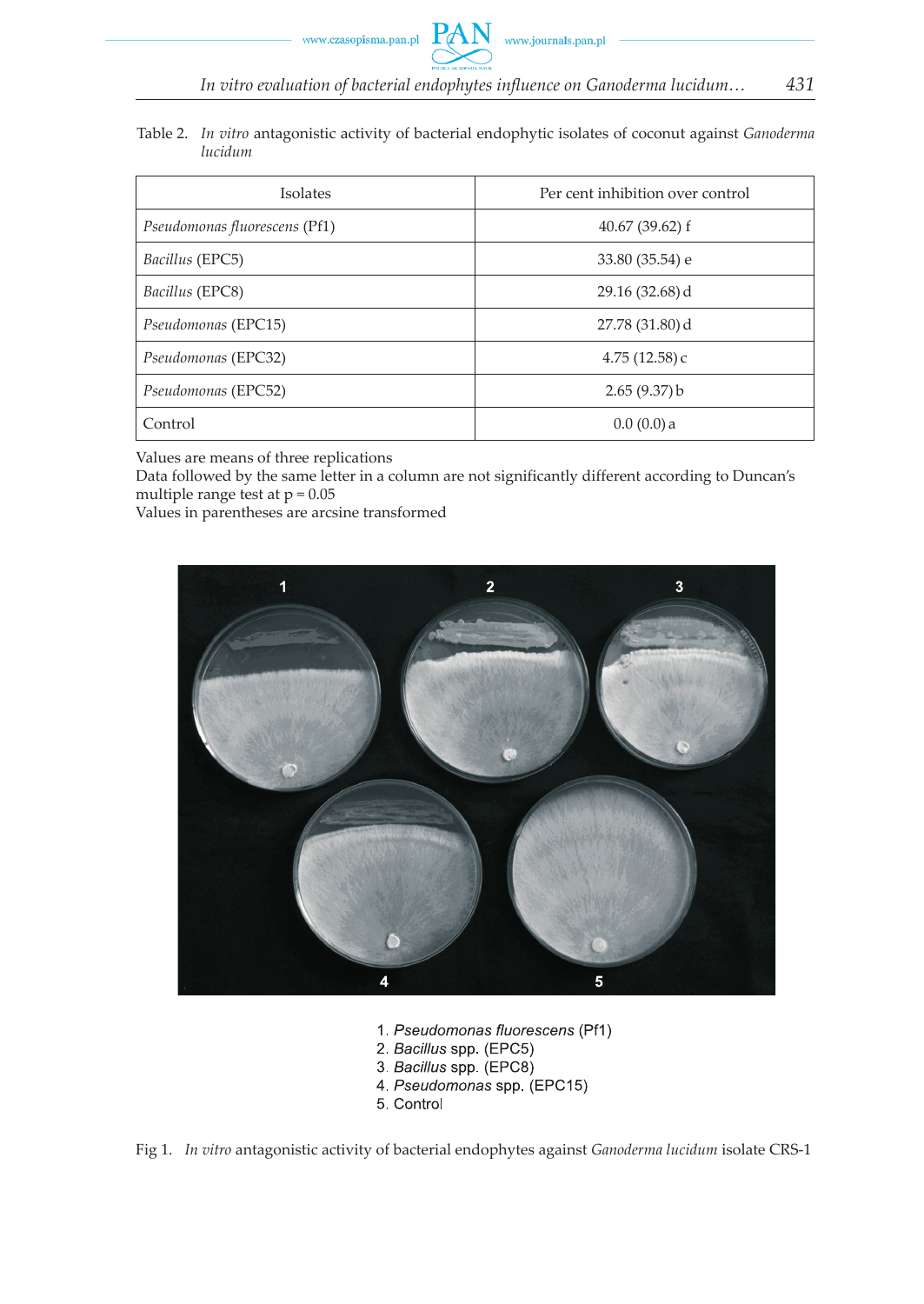



A - 1 EPC5 (Bacillus spp.) 2. Pf1 (Pseudomonas fluorescens)  $3. TV$ 4. Ganoderma lucidum (CRS-1) B - Control (CRS-1)

Fig 2. *In vitro* antagonistic activity of bioconsortia against CRS-1

#### **Compatibility among bioagents**

Bioagents *viz*., Pf1, EPC5 and Tv were tested to establish their compatibility under *in vitro* conditions. After 48 h of streaking over the Petri plates, the interaction was observed. Among them, *Pseudomonas* showed more compatibility with *T. viride* and *Bacillus*. But *Bacillus* and *T. viride* were less compatible in plates whereas compatibility was observed in broth inoculation. Assessment of population of *Bacillus* and Pf1 in their combined inoculation in broth revealed that population was slightly decreased in combined inoculation compared to individual inoculation (Table 3). Similarly, assessment of mycelial dry weight of *T. viride* with the broth containing Pf1, *Bacillus* recorded a slight reduction of mycelial dry weight (Table 4). The result indicated the possibility of combined application of bioagents for the management of pathogens.

| Sl. No | <b>Bioagents</b>              | Population (CFU $X$ 10 <sup>6</sup> ) |
|--------|-------------------------------|---------------------------------------|
|        | Pseudomonas fluorescens (Pf1) | 157 a                                 |
|        | <i>Bacillus spp.</i> (EPC5)   | 121c                                  |
| 3      | Pf1 in combination            | 131h                                  |
| 4      | Bacillus spp. in combination  | 112d                                  |

Table 3. Population of bioagents in consortia

Values are means of five replications

Data followed by the same letter in a column are not significantly different according to Duncan's multiple range test at  $p = 0.05$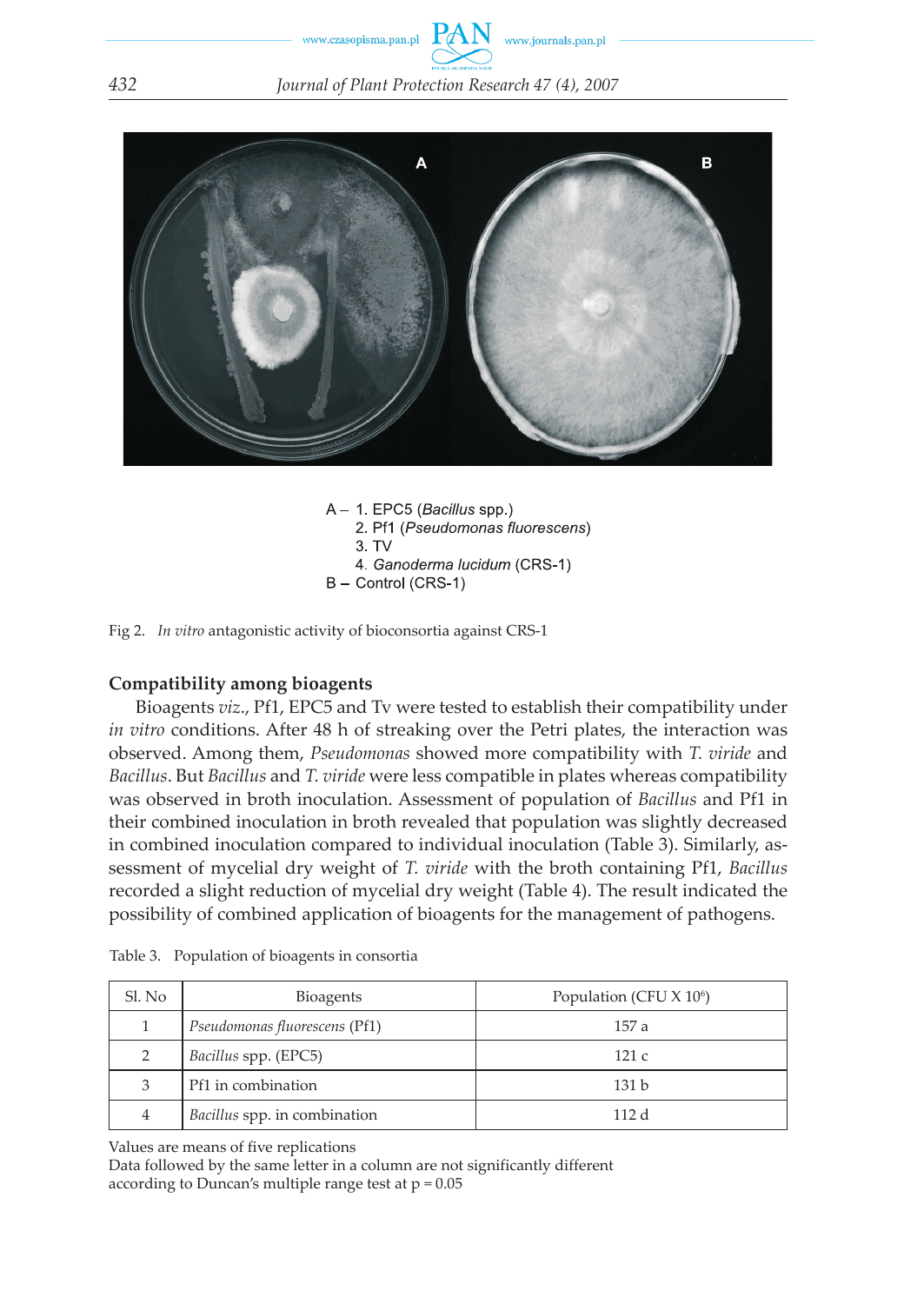| Sl. No. | Antagonist                                     | Mycelial dry weight [g] |
|---------|------------------------------------------------|-------------------------|
|         | <i>T. viride</i> alone                         | 0.637                   |
|         | T. viride in Pf1 and Bacillus inoculated broth | 0.567                   |

Table 4. Mycelial dry weight of *Trichoderma viride* in consortia

#### **Population of bioagents in FYM**

To test the population buildup of bioagents *in vitro,* the effective bioagent formulations were mixed with sterilized and unsterilized FYM separately and in combination and heaped for different time. The population of bioagents was assessed at different day intervals *viz.,* 10, 20, 30, 40, 50 and 60 days after mixing with FYM. The results showed that twenty days incubation was optimum for the maximum population buildup of *Bacillus*, *T. viride* and *Pseudomonas* in both sterilized and unsterilized FYM (Fig. 3).



Fig. 3. Population load of bioagents in farm yard manure (FYM) under *in vitro* conditions

## **DISCUSSION**

The coconut, primarily a small holder's crop is now cultivated throughout the humid tropics. In India, most of the acreage under coconut palm lies in the four southern states *viz*., Kerala, Karnataka, Tamil Nadu and Andhra Pradesh. Coconut palms were affected by many pests and diseases. Among them, basal stem rot (BSR) disease caused by *G. lucidum* is the most destructive one which is widespread in nature (Bhaskaran *et al*. 1989; Lattiffah *et al*. 2002). Basal stem rot can be controlled effectively by management practices in the early stages of disease development. Though the efficacy of the biocontrol agents Pf1 and *T. viride* has been studied individually (Karunanithi *et al*. 2004), their combined effect and their molecular mechanisms on the management of BSR of coconut have not been studied. Hence, the present study was undertaken to investigate the effect of three bioagents *viz.*, *Bacillus*, Pf1 and *T. viride* individually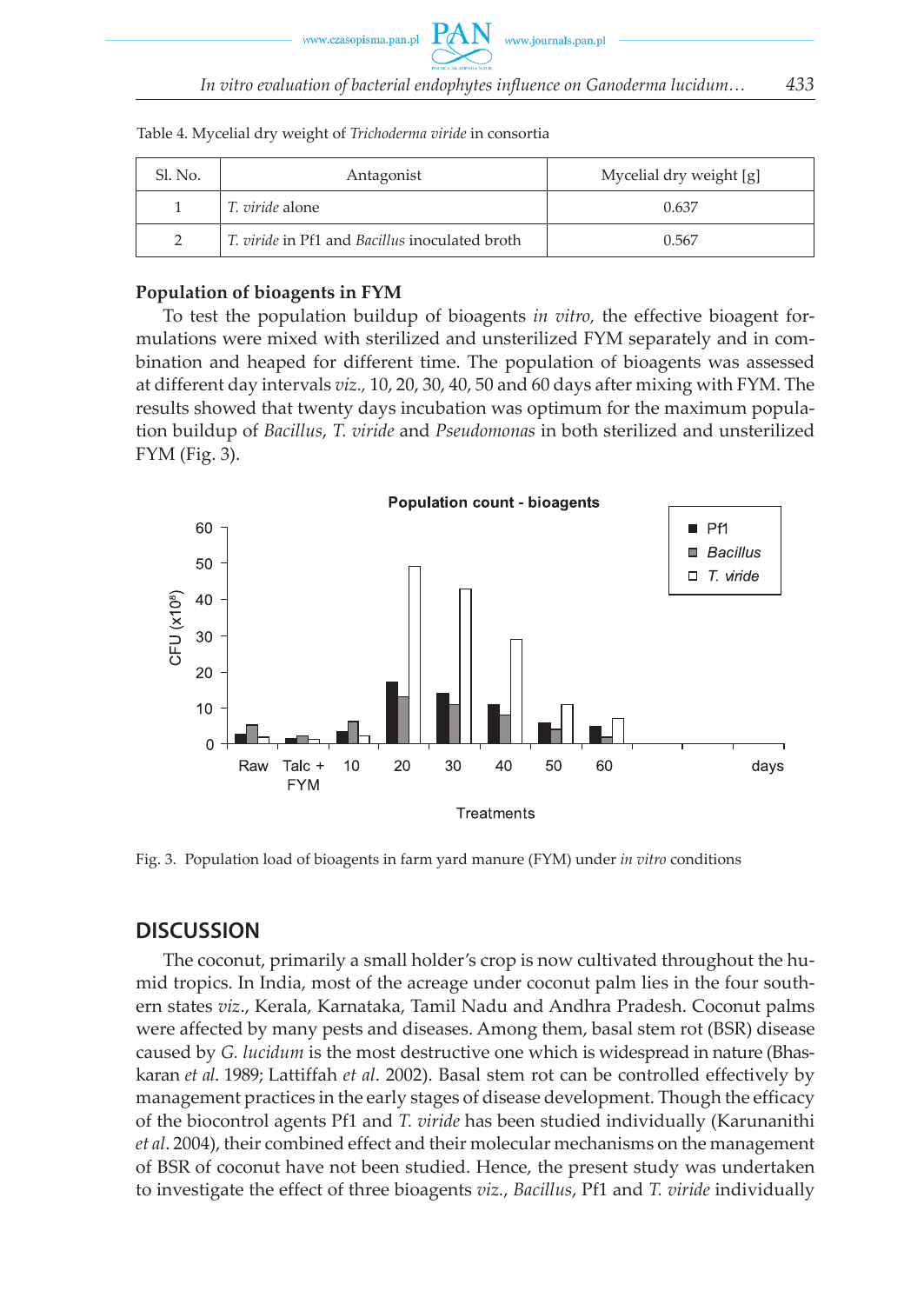#### *434 Journal of Plant Protection Research 47 (4), 2007*

and in combination for the management of basal stem rot disease. Fifty five endophytes were isolated from coconut roots. Similarly, endophytic bacterial isolates of *Bacillus* (39%), *Pseudomonas* (27.6%), *Corynebacterium* (16.7%), *Actinomyces* (11.1%) and *Staphylococcus* (5.6%) with enzymatic activity in solid media isolated from *Jacaranda decurrens* (a medicinal plant) were reported (Carrim *et al*. 2006). In the present study, endophytic bacteria from the roots of coconut palms EPC5, EPC8, EPC15, EPC29 and EPC52 were found to increase the vigour index of rice seedlings significantly when compared to untreated control. Hallman *et al.* (1997) reported that most of the endophytic bacterial strains are capable of promoting plant growth. Endophytic bacteria colonize a broad spectrum of plant species and plant parts (Sturz *et al.* 1997). *Bacillus* species are among the most common bacteria found to colonize plants endophytically (Mahaffee and Kloepper 1997). In the present study, EPC5 and Pf1 effectively inhibited the growth of *G. lucidum in vitro.* Bhowmik *et al*. (2002) reported that seed bacterization with endophyte, Endo PR8 was found to be the most effective to reduce the cotyledonary infection by *Xam*. The endophytic *Bacillus* spp. CY22 isolated from balloon flower produced iturin A with antifungal activity against *Rhizoctonia solani, Pythium ultimum* and *Fusarium oxysporum* (Cho *et al.* 2003). Endophytic bacteria *viz*., *B. amyloliquefaciens* produces surfactin, iturin, bacillomucine, azalomycin F, *B. subtilis* produces surfactin and arthrobactin and *B. pumilus* produces surfactin, amphomycin, arthrobactin and valinomycin which are effective against black rot of crucifers caused by *X. campestris* pv. *campestris* (Monteiro *et al*. 2005). *Trichoderma* spp. are known to produce large quantities of fungistatic metabolites *viz.*, trichodermin, dermin, trichciridin, trichobrachin, etc. (Bruckner *et al.* 1990) which are active against many soilborne plant pathogens. In our study, *T. viride* strongly inhibited the growth of *G. lucidum in vitro. B. subtilis* (EPC5) showed compatibility with *P. fluorescens* strain Pf1, was less compatible with *T. viride*, Pf1 compatible with *T. viride* in Petri plate assay. In broth inoculation, EPC5 and Tv showed compatibility. In our study, the population of bioagents *Bacillus*, *P. fluorescens* and *T. viride* mixed with farm yard manure, heaped for different interval days was maximum after twenty days. The microbial biomass in soil or compost mixtures increased in 22 days after the addition of compost to the soil (Saison *et al*. 2006). In this work similar to soil application along with FYM suppressed the soilborne pathogen *G. lucidum.* In the present study, *T. viride* population was more followed by Pf1 and *Bacillus.* Similarly species of *Trichoderma* have a high growth rate and are often among the first colonizers of fresh substrates. Their maximum temperature for growth is in the range 30–40°C (Rifai 1969).

## **CONCLUSIONS**

Of all the tested rhizobacteria, bacterial endophytes and fungi, EPC5, Pf1, Tv1 showed the most effective inhibition against *G. lucidum* and their efficacy increased by the combination of these antagonists.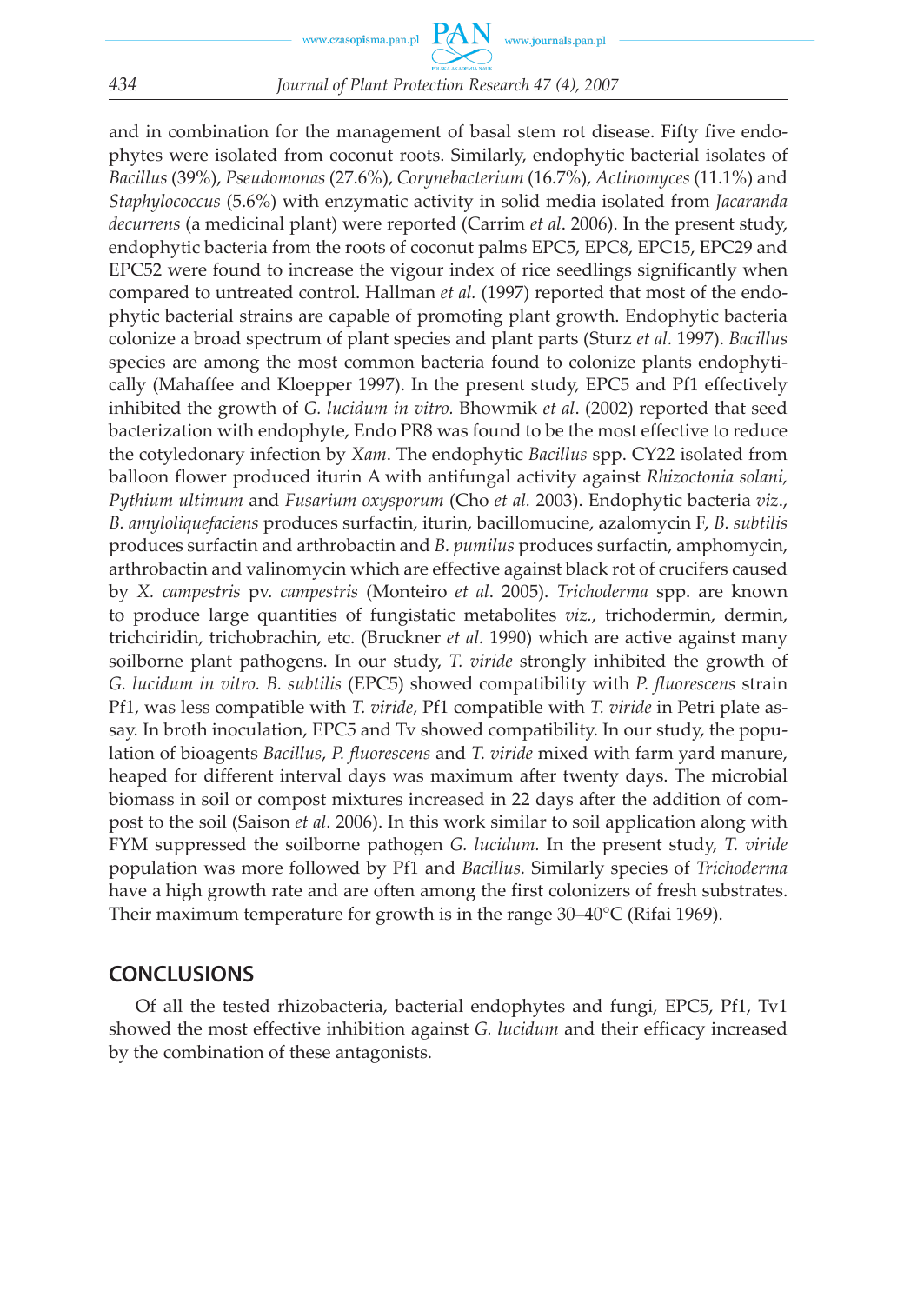www.czasopisma.pan.pl  $PAN$  www.journals.pan.pl

#### **REFERENCE**

- Baker K.F., Cook R.J. 1974. Biological Control of Plant Pathogens. W.H. Freeman and Co., San Francisco, 433 pp.
- Baki A.A.A., Anderson J.D. 1973. Vigour determination in soybean seed by multiple criteria. Crop Sci. 31: 630–633.
- Bhaskaran R., Ramdoss N., Ramachandran T.K. 1988. Biological control of Thanjavur wilt disease of coconut. Indian Coconut J. 19 (6): 3–8.
- Bhaskaran R., Rethinam P., Nambiar K.K.N. 1989. Thanjavur wilt of coconut. J. Plant. Crops*.* 17: 69–79.
- Bhowmik B., Singh R.P., Jayaram J., Verma J.P. 2002. Population dynamics of cotton endophytic *Pseudomonas*, their antagonism and protective action against the major pathogens of cotton. Indian Phytopath. 55 (2): 124–132.
- Bruckner H., Reinecke C., Kripp T., Kieb M. 1990. Screening isolation and sequence determination of a unique group of polypeptide antibiotics from filamentous fungi. Proc. Int. Mycol. Cong. Regensburg, Federation Republic Germany, p. 224.
- Carrim A.J.L., Barbosa E.C., Vieira J.D.G. 2006. Enzymatic activity of endophytic bacterial isolates of *Jacaranda decurrens* Cham. (Carobinha-do-campo). Braz. Arch. Biol. Technol. 49 (3): 353–359.
- Chen C., Bauske E.M., Musson G., Rodriguez-Kabana R., Kloepper J.W. 1995. Biological control of *Fusarium* wilt on cotton by use of endophytic bacteria. Biol. Control 5: 83–91.
- Cho S.J., Lim W.J., Hong S.Y., Park S.R., Yun H.D. 2003. Endophytic colonization of balloon flower by antifungal strain *Bacillus* sp. CY22. Biosci. Biotechnol. Biochem. 67 (10): 2132–2138.
- Dennis C., Webster J. 1971. Antagonistic properties of species groups of *Trichoderma* 1. Production of non-volatile antibiotics. Trans. Br. Mycol. Soc*.* 57: 25–39.
- Dutta P., Das B.C. 1999. Effect of seed pelleting and soil application of *Trichoderma harzianum* in the management of stem rot of soybean. J. Mycol. Pl. Pathol. 29 (3): 317–322.
- Fukui R., Schroth M.N., Hendson M., Hancock J.G. 1994. Interaction between strains of *Pseudomonads* in sugar beet sphermospheres and the relationship to pericarp colonization by *Pythium ultimum* in soil. Phytopathology 84: 1322–1330.
- Garrett S.D. 1955. A century of root disease investigation. Ann. Appl. Biol. 42: 211–219.
- Gomez K.A., Gomez A.A. 1984. Statistical Procedure for Agricultural Research. John Wiley and Sons, New York, p. 680.
- Gunasekaran M., Ramdoss N., Ramiah M., Bhaskaran R., Ramanathan T. 1986. Role of neem cake in the control of Thanjavur wilt of coconut. Indian Coconut J. 17 (1): 7–12.
- Hallmann J., Quadt-Hallmann A., Mahaffee W.F., Kloepper J.W. 1997. Bacterial endophytes in agricultural crops*.* Can. J. Microbiol. 43: 895–914.
- ISTA. 1993. Proceedings of the international Seed Testing Association, International Rules for Seed Testing. Seed Sci. Technol. 21: 25–30.
- Karthikeyan G., Karpagavalli S., Rabindran R., Natarajan C. 2005. Biological control of basal stem rot disease in coconut. The Planter 81 (957): 777–784.
- Karunanithi K., Sarala L., Rabindran R., Kalaimani T., Manickam G. 2004. Effect of biocontrol agents on the management of basal stem rot (BSR) of coconut. 26th Annual Conference of ISMPP and National symposium on advances in fungal diversity and host-pathogen interactions. Goa University, October 7–9, 2004, p. 53.
- King E.O., Ward M.N., Raney D.E. 1954. Two simple media for the demonstration of pyocyanin and fluorescein. J. Lab. Clin. Med*.* 44: 301–307.